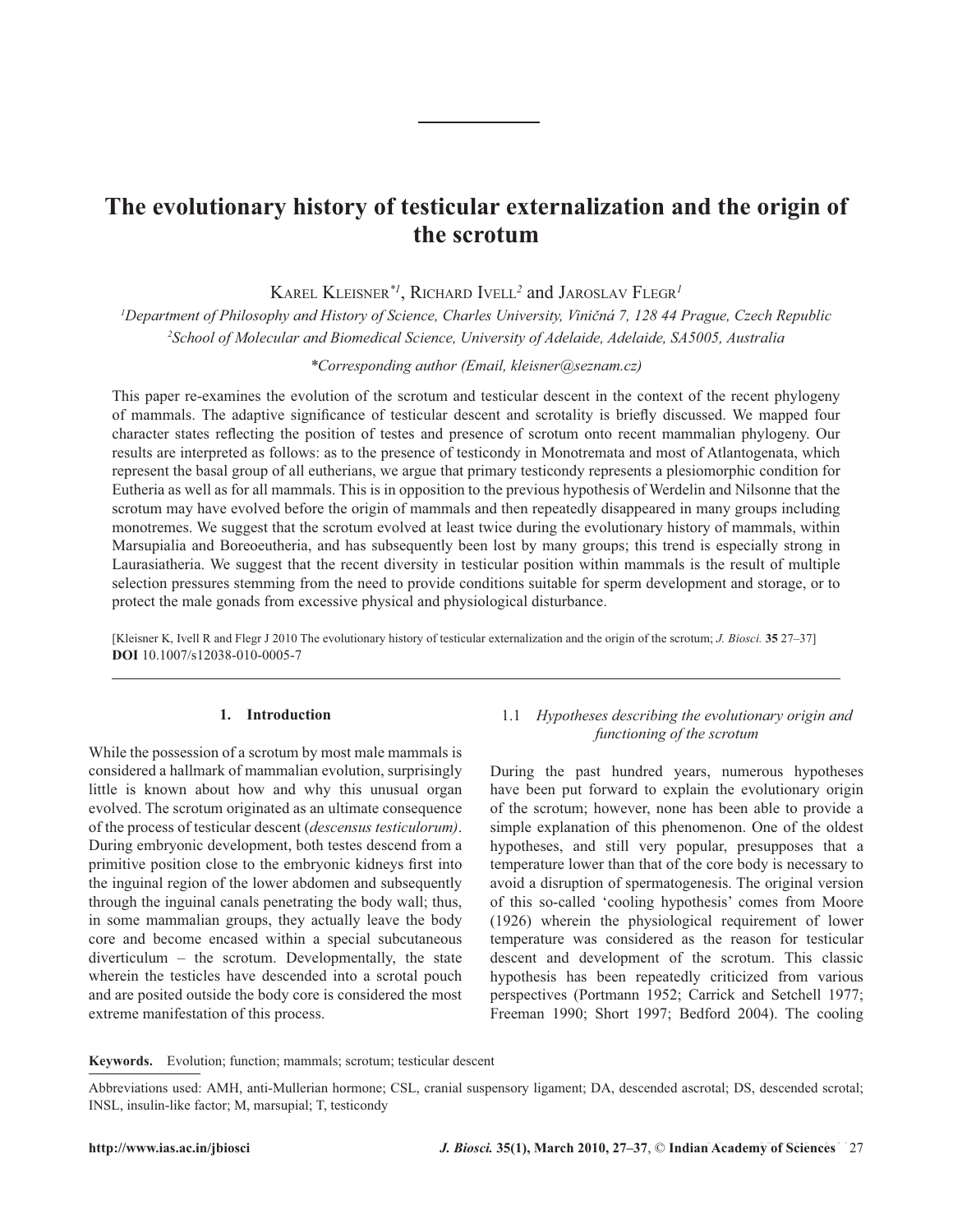hypothesis finds a modern reinterpretation in the work of R V Short, who suggests that the reason for testicular descent and evolution of the scrotum is not because of a need to cool the testes to ensure a convenient environment for spermatogenesis, but rather because it represents a useful evolutionary mechanism for keeping the mutation rate in the male germ line at an acceptable level (Short 1997). Bedford also criticized the traditional understanding of the cooling hypothesis, arguing that the causal explanation of scrotal evolution and testicular descent is to cool the epididymides (not the testes). The epididymides are elaborations of the male (Wolffian) ducts designed for achieving final maturation of the sperm and their prolonged storage (Bedford 1978). As mentioned by Werdelin and Nilsonne (1999), this hypothesis does not explain the evolution of the scrotum explicitly because there are mammals with a subcutaneous or intra-abdominal epididymis having no scrotum. The 'training hypothesis' (Freeman 1990) provides an indirect explanation for evolution of the scrotum; wherein the scrotum serves to expose the sperm to a hostile environment in order to train it for further goals, namely fertilization. In this hypothesis, the decreased blood supply in the testes, combined with a high metabolic rate, causes oxygen-poor conditions resulting in a physiologically hostile environment; this may be only a secondary effect of testicular descent rather than its evolutionary cause. The 'display hypothesis' also considers the lower temperature in descended testes as derived secondarily, but argues that the prime mover of the descent and evolution of the scrotum was a signalling function (Portmann 1952). Accordingly, the scrotum is brightly coloured in some mammalian groups and thus signals the sexual pole of a male animal. This hypothesis is usually refuted, as it is improbable that the scrotum originated primarily in order to serve signalling (Ruibal 1957). However, as stated by Werdelin and Nilsonne (1999), it may explain why the scrotum – an easily vulnerable organ with a crucial reproductive role – was evolutionarily retained in lineages where the physiological obstacle with cooling has been solved alternatively. Finally, the 'galloping hypothesis' states that the scrotum originated in mammals which frequently gallop, leap or jump. During such a bumpy lifestyle, the process of spermatogenesis in an abdominal testis or, alternatively, the sperm stored in the epididymis, would be endangered by the fluctuations in intraabdominal pressure; the evolutionary origin of a scrotum is a solution which accommodates these crucial reproductive organs in a relatively non-destructive surrounding (Frey 1991; Chance 1996). Recently, Bedford (2004) proposed that a kind of evolutionary trade-off might stand behind the diversity in testicular position. Freeman (1990) has already suggested that internal testes tend to be larger relative to body size compared to scrotal testes. Thus, the relative size of the testes decreases with the degree of testicular descent. Because larger testes mean larger amounts of sperm, the degree of testicular descent reflects the existence of a tradeoff between sperm production and sperm storage (Bedford 2004): 'Maximising sperm storage may "allow" both a lower sperm production and cost incurred in this, without compromising male fecundity.' This may explain the high diversity in testicular position among mammals.

### 1.2 *The molecular physiology of testicular descent in modern mammals*

Before assessing possible evolutionary pathways, we need to understand clearly the nature of the events recapitulated in every male embryo of a representative modern mammal, and which lead to the repositioning of the testes in an external scrotum. Most details are known for rodents, including genetically mutated mice, or for humans where the failure of the testes to descend properly is a common pathological condition (cryptorchidism). Prior to sex determination and expression of the *SRY* gene in the embryonic Sertoli cells, which occurs between the first and second trimesters of pregnancy, the indeterminate gonads (presumptive ovaries and testes), as partly mesonephric derivatives, are located close to the kidneys (metanephroi). The induction of the *SRY* gene leads to the differentiation of foetal Sertoli and Leydig cells. The latter, already at the beginning of the second trimester of pregnancy, begin producing steroid hormones, especially androgens, and the peptide hormone insulin-like factor 3 (INSL3) (Ivell and Hartung 2003). Soon after this, the Sertoli cells begin secreting anti-Mullerian hormone (AMH), which is responsible for the dissolution of the Mullerian duct (future uterus and oviduct of the female). In the male foetus, the early testis is held by two principal ligaments: dorsally, the cranial suspensory ligament (CSL) holds the gonad close to the kidney and ventrally the gubernaculum links the presumptive testis to the inguinal region. Whereas in the female the CSL strengthens to hold the future ovary in its primitive position, in the male androgens from the Leydig cells cause this ligament to involute and effectively disappear. INSL3, on the other hand, works specifically on the gubernacular ligament and participating cremaster muscle, which connects the testis ventrally to the inguinal region. Under the influence of INSL3, this ligament thickens, effectively holding the gonad in the inguinal region while the rest of the embryo grows away dorsally (Ivell and Hartung 2003; Nation *et al.* 2009). Thus, this first transabdominal phase of testicular descent is less an active downward migration of the testes than a repositioning of the gonad relative to other organs. From an evolutionary perspective, this is all that is required to achieve the so-called inguinally positioned testes.

Studies from transgenic mice overexpressing INSL3 in female animals have shown that another property of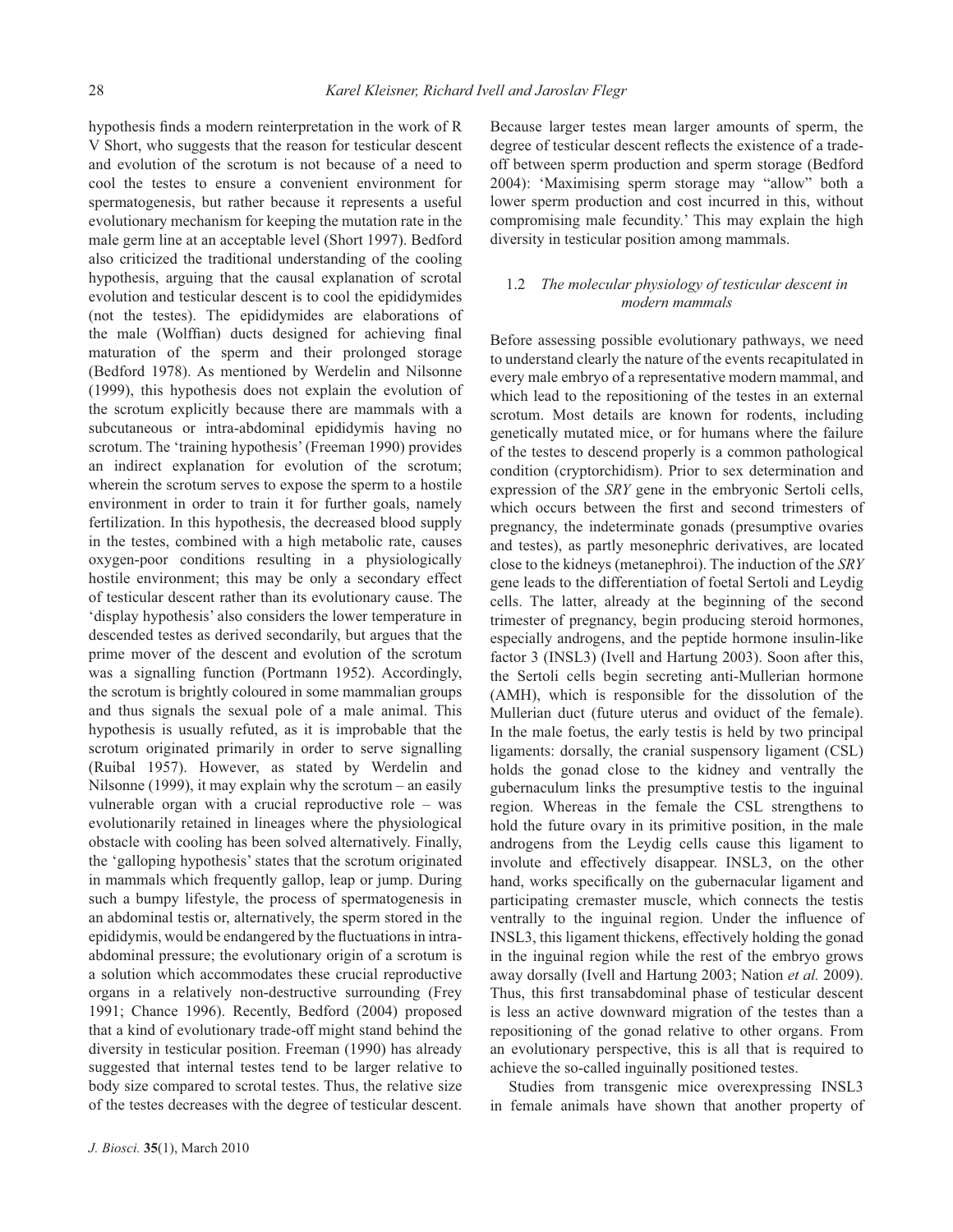this hormone appears to be to induce a weakening of the muscular body wall, effectively inducing a lower abdominal hernia (Koskimies *et al.* 2003). This implies that the evolutionary state with non-scrotal but subcutaneous testes might simply be the result of such INSL3 action inducing a kind of hernia. We should not be surprised at the complex involvement here of a single gene such as *INSL3*. INSL3 is what has recently been termed a 'neohormone' (Ivell and Bathgate 2006). Like the gene for the closely related peptide hormone relaxin, these genes have evolved specifically within early mammals to address the new physiology demanded by mammalian evolution (viviparity, lactation, adjustment of body fluid volume relationships, scrotal testis, post-reproductive survival).

Finally, recent studies suggest that the subsequent outgrowth of the gubernaculum into the scrotum as a special subcutaneous pouch might be due to induction of the specialized segmental genes known as *HOX* genes, which are involved in limb-bud growth (Nightingale *et al.* 2008). This second phase of testicular descent appears to be governed mostly by androgens, although the additional involvement of INSL3 and AMH cannot be excluded (Nation *et al.* 2009).

In order to understand the selection pressures that might have favoured the development of a scrotal testis as outlined above, we need to consider the way in which a scrotal testis differs from one that is primitively abdominal. Temperature is the most obvious difference, with the organs within the scrotum (testis and epididymis) functioning optimally at ca. 4°C below abdominal temperature. It should be noted that the lower temperature only takes effect in the pre-pubertal, pubertal and adult stages of testis development (i.e. spermatogenesis, sperm maturation and storage), but not in the earlier stages, such as the establishment of testicular architecture and the principal compartments of testis and epididymis. These are established prior to the descent of the testes into a scrotum, which occurs in some species (e.g. rats) only shortly before puberty begins. In modern mammals, the most sensitive steps with regard to temperature appear to be the maintenance of spermatogonial stem cells and the survival of gametes through meiosis and spermatid differentiation (Setchell 1998; Ivell 2007). Furthermore, genes expressed by the epididymal epithelium, which are essential for sperm maturation and storage, appear to be exquisitely sensitive to small changes in temperature (Pera *et al.* 1996), lending weight to the hypothesis that the mammalian evolution of the epididymis as a sperm maturation and storage organ is possibly one of the most important driving forces in scrotal evolution (Bedford 1978).

## 1.3 *Tracking the evolution of the scrotum via mammalian phylogeny*

There exists a huge amount of literature wherein various hypotheses on the adaptive function of the scrotum are discussed in detail. In this study, however, we primarily ask *how* the scrotum has evolved during the phylogenetic history of mammals. Methods of comparative biology represent a powerful tool for testing hypotheses on the function of particular characters, i.e. organs or behavioural patterns. The output of these methods is critically dependent on a correct determination of the plesiomorphic and apomorphic (derived) state of the character under study. Few papers have focused on the evolution of the scrotum from a phylogenetic perspective (Williams and Hutson 1991; Werdelin and Nilsonne 1999). Nowadays, the phylogeny of mammals is better understood and major relationships between lineages seem to be corroborated and epistemologically reliable. As such, it is slightly surprising that *no* paper dedicated to the evolutionary history of the scrotum has been published since the influential entry of Werdelin and Nilsonne (1999); this is even more surprising when we consider how much the views about mammalian phylogeny have changed in the past decade. Here, we partially follow the attempt of Werdelin and Nilsonne (1999) to differentiate between three different character states: testicles non-descended (testicondy), testicles descended but ascrotal, and testicles descended and scrotal. Despite the fact that testicles in Marsupialia are also descended and scrotal, the position of the marsupial scrotum differs from that of Eutheria; as such, we have rather classified the marsupial condition as a separate character state. Accordingly, four different character states are mapped on the current phylogeny of mammals, and the consequences for the evolution of the scrotum and testicular descent are discussed. Finally, we propose a hypothesis of the evolutionary history of the scrotum that is contrary to the previous hypothesis of Werdelin and Nilsonne (1999), which considered the descended scrotal state as the primitive condition for Mammalia.

#### **2. Methods**

#### 2.1 *Material and character coding*

Data on the development of the scrotum and testicular position among various groups of mammals have been taken from the literature. Among the important references which deserve mention are the works of Ottow (1955), Freeman (1990), Williams and Hutson (1991), and Werdelin and Nilsonne (1999). Based on the work of Werdelin and Nilsonne (1999), we have used a 'four character state model' for our description of the evolution of the scrotum and testicular descent: (1) *testicondy* [T]: the testicles are positioned close to the kidney and the scrotum is not present; (2) *descended ascrotal* [DA]: the testicles have descended but no scrotum is developed, (3) *descended scrotal* [DS]: the testicles have descended to the scrotum and the scrotum is fully developed (pendulous or otherwise); (4) marsupial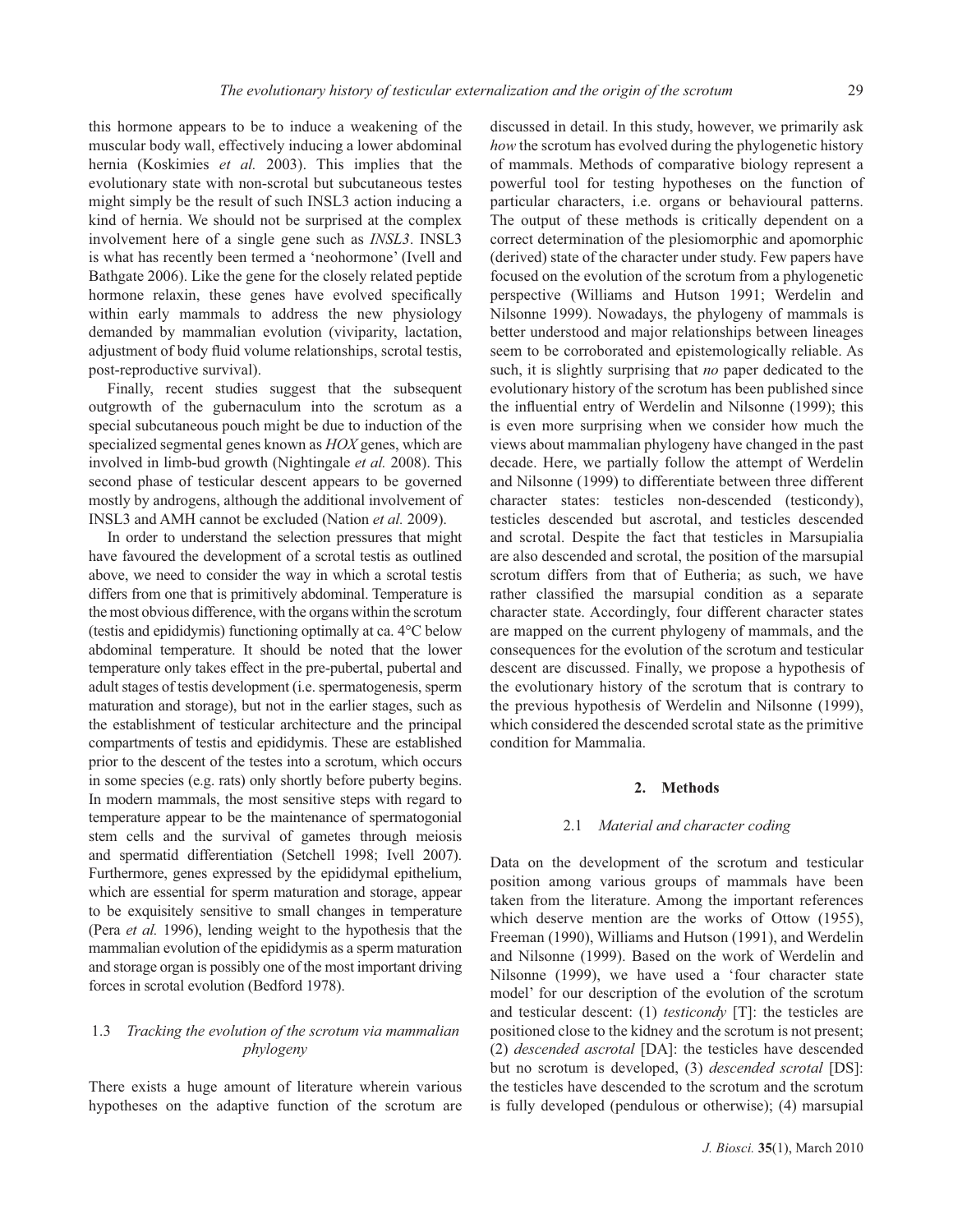[M]. The situation in the group Marsupialia needs a special category due to the difference in position of the scrotum with respect to the penis. In eutherians, the scrotum is posited behind the penis, i.e. *postpenial* scrotum (following craniocaudal direction) whereas the marsupial scrotum lies in front of the penis (*prepenial* scrotum). Testicular descent appears to be similar in both the groups, but there are many differences in anatomy, timing and hormonal versus genetic control of scrotal development (Hutson *et al*. 1988; Shaw *et al.* 1990; Griffiths *et al.* 1993; Coveney *et al.* 2002). The character state 2 [DA] may be further subdivided into two conditions (i) testicles remain inside the abdominal cavity, and (ii) testicles outside the abdominal cavity, i.e. subcutaneous testicles. As we focus primarily on the evolution of the scrotum, rather than the phases of descent, this refinement of testicular position was not taken into account. See Werdelin and Nilsonne (1999) for a discussion of how this coding matches the description of diversity in the development of testicular descent presented in the works of other authors: especially the six-character model of Carrick and Setchell (1977), which was also adopted by Freeman (1990).

#### 2.2 *Tree topology*

The phylogenetic relationships of mammalian taxa were obtained from recently published mammalian phylogenies (Bininda-Emonds *et al*. 2007; Wildman *et al*. 2007). The tree topology that has currently garnered the most support roots Eutheria (Placentalia) between Boreoeutheria and Atlantogenata (Afrotheria + Xenarthra) (Waters *et al*. 2007; Wildman *et al*. 2007; Prasad *et al*. 2008). Nevertheless, other recent examinations have found support for a root between Afrotheria and Exafroplacentalia (Boreoeutheria + Xenarthra) (Bininda-Emonds *et al*. 2007; Nikolaev *et al*. 2007). It should also be mentioned that some recent papers have included testicondy in analyses that support Afrotheria (Seiffert 2007; Asher and Lehmann 2008). For these reasons, we decided to represent both the Atlantogenata and Afrotheria hypotheses while drawing the mammalian tree  $(figure 1)$ .

The trees presented in this paper have been constructed in order to examine the distribution of the particular character states (1–4) in the context of mammalian phylogeny. All eutherian taxa are depicted at an ordinal level but only the taxa with diversified development of the scrotum and testicular descent have been further broken down into subordinal levels (as in the case of Laurasiatheria). Marsupialia and Monotremata have not been subdivided, neither to ordinal nor to lower levels, because the testicular position is uniform in each of these groups, descended scrotal (prepenial) and testicondy, respectively. Generally, a more detailed mapping of the character states on the lower taxonomic levels would be redundant in cases where the situation regarding testicular position and scrotal development is uniform within all members of a particular taxon. The trees were drawn using the software Treeview, version 1.6.6. (*http://taxonomy.zoology.gla.ac.uk/rod/ treeview.html*) and Dendroscope (Huson *et al. 2007).*

#### **3. Results**

Our results of mapping the four character states on the presentday phylogenetic tree of mammals are diagrammatically depicted in figures 1 and 2. Figure 1 shows the relationships among different mammalian orders. Figure 2 focuses more closely on the situation within the clade Laurasiatheria, because this group shows a particularly high diversity in testicular position and development of the scrotum.

The four basic character states of scrotal and testicular development are distinguished: (1) testicondy (T); (2) descended ascrotal (DA); (3) descended scrotal (DS); (4) marsupial (M). The monotremes, as the most basal group of living mammals, have testes positioned close to the kidney. This condition, called testicondy (*sensu* primary testicondy), is usually considered to be the primitive character state within mammals. In marsupials, we find a well-developed scrotum that is, however, prepenial; this contrasts with the postpenial scrotum of the vast majority of placental mammals (Eutheria). The situation within the groups Monotremata and Marsupialia is uniform for all subgroups in each of these groups, so that this is not really informative with regard to which condition is primitive or derived for mammals. In contrast, placental mammals show a highly diversified picture, thus potentially providing much information on the evolution of the scrotum.

Testicondy (understood as primary testicondy) occurs only within Afrotheria. Moreover, almost all representatives of Afrotheria have testicondy, the exception being Tubulidentata, which shows a descended but ascrotal condition (DA). The Afrotheria is the most basal clade on the phylogenetic tree of placental mammals, which may suggest that testicondy represents the original ancestral state of all Eutheria, and perhaps of all mammals – if we consider the presence of testicondy in every single species of Monotremata. It is generally more probable that testicondy is the ancestral state of mammals and the prepenial scrotum of marsupials evolved as a novel structure; this contrasts with the scenario in which the scrotal condition is original for all mammals and only monotremes and afrotherians have independently regained testicondy. If the fully developed scrotum had undergone evolutionary loss, the testicles would probably remain close to the ventral side of the abdominal wall. The repeated loss of testicular descent, i.e. holding the testicles back in the position close to the kidney and dorsal abdominal wall, seems to be evolutionarily improbable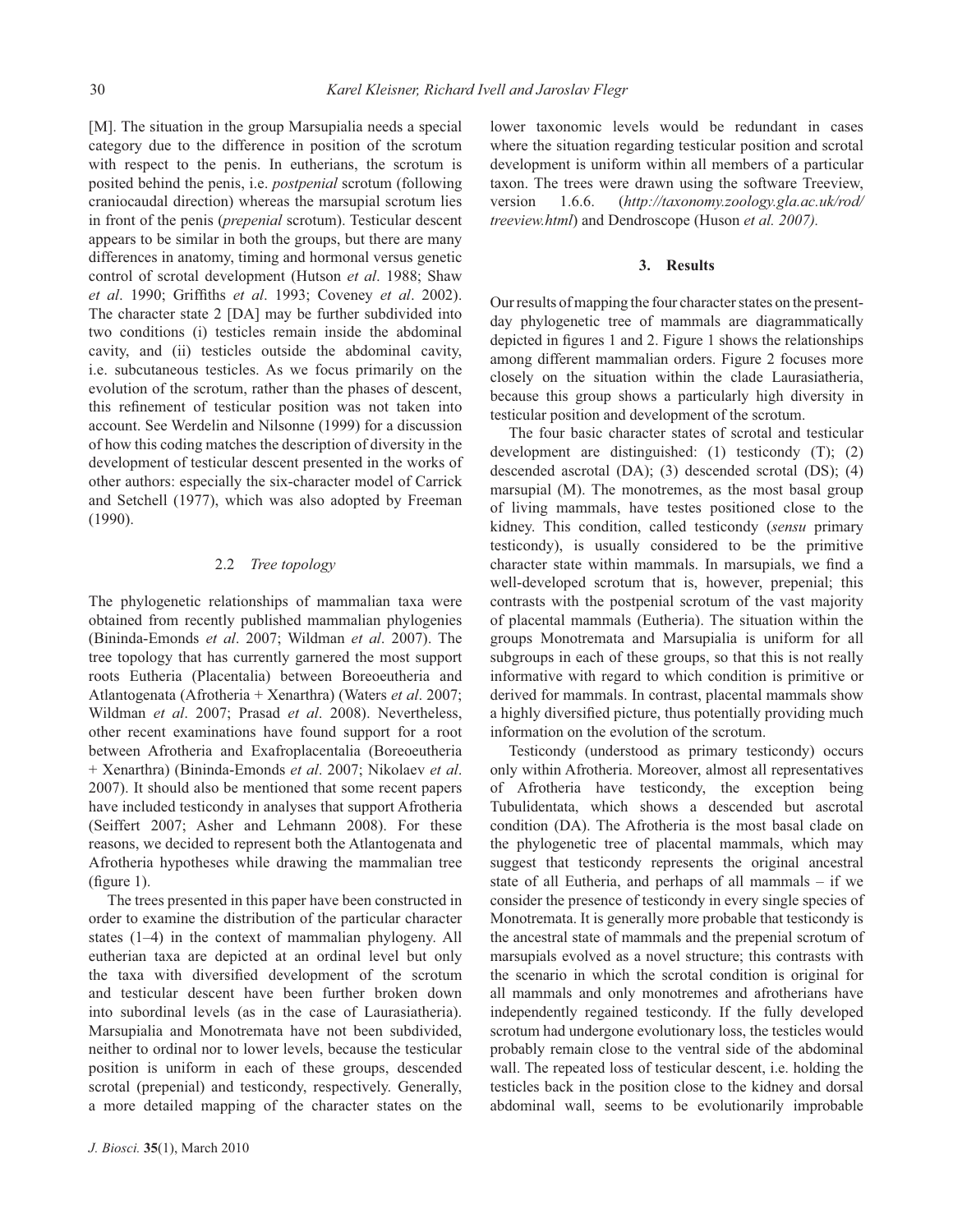

Figure 1. Two representations of the mammalian tree showing the relationships among the orders; left –Afrotheria hypothesis, right – Atlantogenata hypothesis. Both dendrograms trace the evolutionary trajectories of four character states represented by different colours: testicondy – red, marsupial – black, descended ascrotal – yellow, descended scrotal – blue, equivocal situation – grey.

and functionally useless. Loss of the scrotum has occurred several times in the evolution of mammals; however, this was usually a transition from DS to DA, not from DS to T (e.g. the situation within Laurasiatheria). Moreover, the particular instance of the descended ascrotal condition in Tubulidentata seems to originate from testicondy, i.e. by partial descent of the testicles towards the ventral abdominal wall, and represents rather a derived condition within Afrotheria.

In Xenarthra, we find the beginnings of testicular descent (Mickoleit 2004: 485). Herein the descended testes, located between the bladder and rectum, reach the pelvic region but do not pass through the inguinal canal to a position close to the ventral body wall (Starck 1995: 214). Note that Xenarthra represent a group with a substantially derived morphology; the pelvis is compact, prolonged and dorsoventrally flattened, the kidneys are moved caudally to reach the pelvic cavity (Mickoleit 2004: 485). As such, testicular descent here may be connected with the movement of the kidneys and other inner structures. The position of the testes in this case is thus different from the descended ascrotal situation found in some members of the Laurasiatheria character state DA and rather represents an intermediate state between testicondy and descended ascrotal. In Atlantogenata (Afrotheria  $+$  Xenarthra), we find either testicondy or a partially descended but ascrotal position. Irrespective of whether the Afrotheria or the Atlantogenata hypothesis will garner more support in the future, the eutherian (non-marsupial) scrotum evolved soon after the origin of Boreoeutheria, but before the split into Laurasiatheria and Euarchontoglires, which is about 100 Myr ago – according to the time scale in Bininda-Emonds *et al*. (2007).

Special interest is deservedly given to Laurasiatheria wherein we find the most diversified situation as to testicular position and development of the scrotum among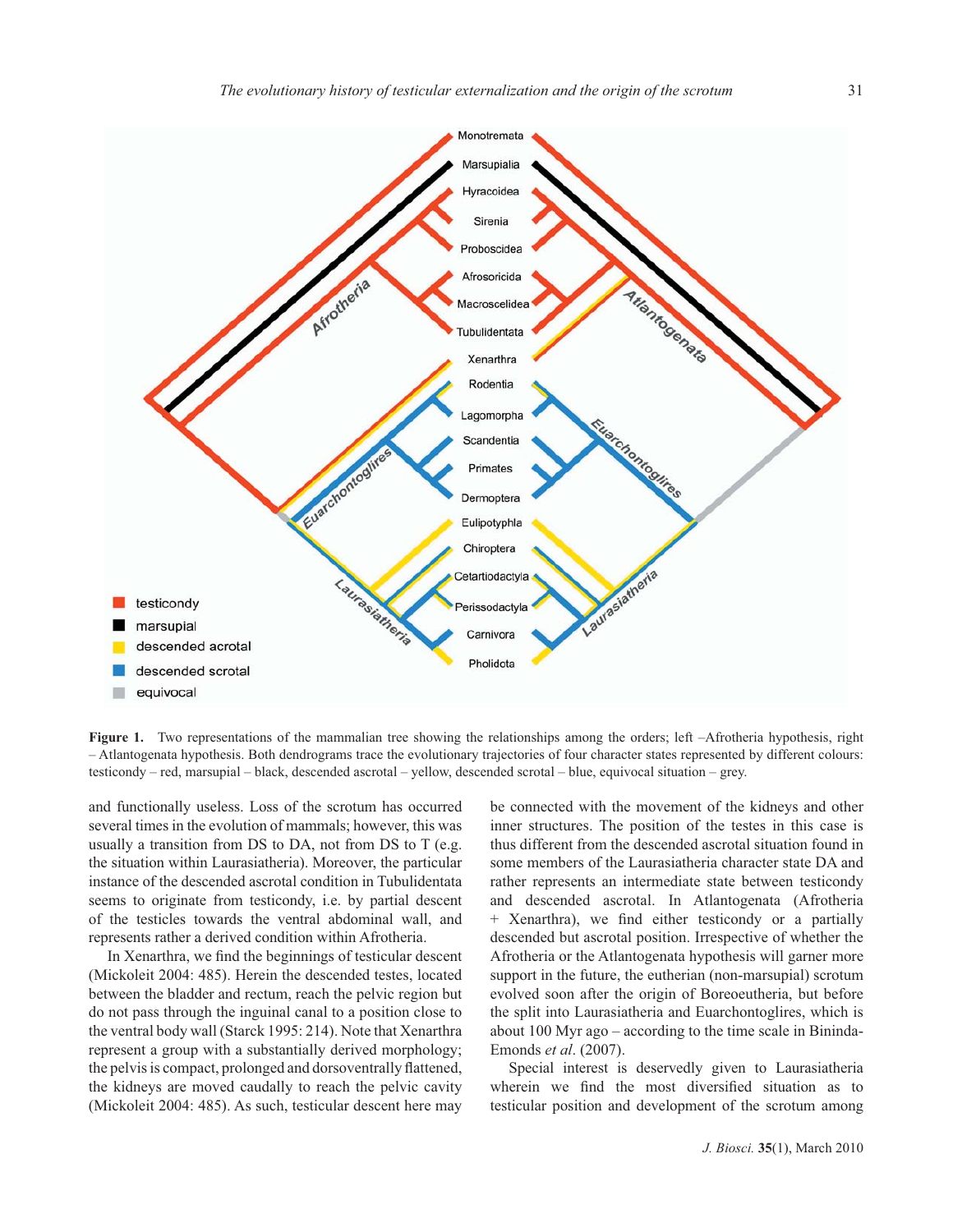all mammals (*see* figure 2). The monophyletic clades in which the condition of scrotal evolution is the same within all subgroups are depicted in ordinal or subordinal levels

(symbolized by capitals). This is the case of Eulipotyphla, Megachiroptera, Microchiroptera, Ruminantia, Cetacea and Pholidota; all of which comprise representatives with



**Figure 2.** Representation of the Laurasiatheria tree showing the relationships among families, suborders and orders: the monophyletic clades in which the scrotal position is the same within all subgroups are depicted in ordinal or subordinal levels (written in capitals): the presumed evolutionary history of each of two character states is marked in yellow – descended ascrotal, and blue – descended scrotal.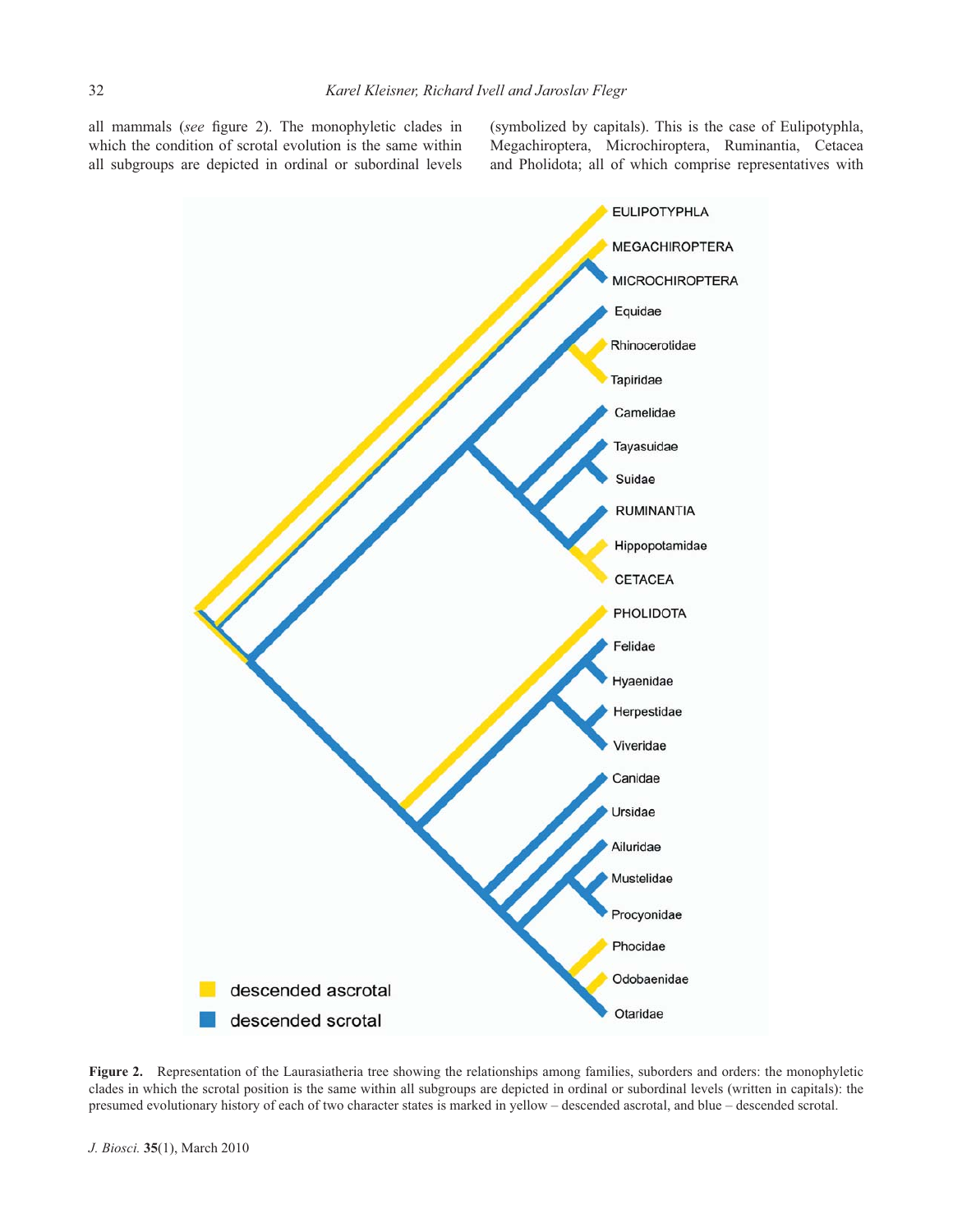a descended ascrotal state, except for Microchiroptera and Ruminantia, which have testes descended into a welldeveloped scrotum. Eulipotyphla, as the most basal order of the clade Laurasiatheria, comprises representatives with descended but ascrotal testes. Hence, theoretically, the descended but ascrotal testicular position may be considered as the primitive condition for Laurasiatheria. However, this is an inappropriate overgeneralization. Consider especially some members of the orders Cetartiodactyla (all cetaceans) and Carnivora – walruses (Odobaenidae) and seals (Phocidae) – that inhabit an aquatic environment. Here the situation represents a derived character state due to adaptations to the water environment. Within the 'cooling hypothesis', this is usually explained by the invention of an alternative cooling solution provided by the pampiniform plexus, which also has other functions such as the local transfer of hormones (Einer-Jensen and Hunter 2005), and/or by life in the aquatic environment itself (Rommel *et al*. 1995). Filtering out these more or less apparent adaptations to an aquatic environment – i.e. the situation found in all cetaceans and some pinnipeds – the descended scrotal condition is pervasive among Laurasiatheria. What is, then, the primitive condition for Laurasiatheria? Does the descended ascrotal condition represent the primitive or the derived character state? If the descended ascrotal (DA) condition is taken for plesiomorphy then the descended scrotal state (DS = synapomorphy) had to originate ten times independently within Laurasiatheria. Conversely, if the descended scrotal condition (DS) represents plesiomorphy, then loss of the scrotum has occurred six times. Comparing 10 independent origins against 6 independent losses of the scrotum speaks clearly for the latter scenario; note also that the repeated loss of the structure is generally more probable than its evolutionary reappearance. Presumably, the 'testicles descended into a scrotum' (DS) seems to be the plesiomorphic condition for Laurasiatheria. This is suggested in spite of the fact that no scrotum is developed (DA) in Eulipotyphla (the most basal clade of Laurasitheria). The most plausible explanation is that the scrotum was lost early in the evolutionary history of Eulipotyphla. This is in agreement with the conjecture mentioned above, that the eutherian scrotum appeared in evolution soon after the origin of Boreoeutheria. This hypothesis also supports the fact that the vast majority of Euarchontoglires, the sister group of Laurasiatheria, have descended testicles encased in a developed scrotum (DS). Caviomorph rodents (Caviidae, Chinchillidae) represent the only exception, showing the descended but ascrotal condition (DA), which certainly represents a derived state.

## **4. Discussion**

The results from mapping four character states on the phylogeny of mammals support the traditional view on evolution of the scrotum and testicular descent, i.e. the scrotum as a derived feature and testicondy as the ancestral condition. The scrotum has appeared in the evolution of mammals at least twice in Marsupialia and Boreoeutheria. Moreover, the scrotum has been lost by many taxa, especially within the group Laurasiatheria, wherein the distribution of scrotal and ascrotal species is the most varied among all mammals. In the following discussion we focus on the evolutionary trajectory of scrotal development and testicular descent, and conclude with a brief reconsideration of the adaptive significance of the scrotum.

## 4.1 *Evolutionary scenario of testicular descent and scrotal development*

The position of the testes close to the kidney represents the ontogenetically primary condition termed testicondy. Werdelin and Nilsonne (1999: 67) argued that '*the hypothesis that testicondy is primitive requires the independent evolution of a scrotum in at least four groups: Marsupialia, Rodentia, Primates + Chiroptera and the group including Ferungulata (Perissodactyla + Carnivora) and Artiodactyla (including Cetacea)*.' In contrast, according to our results, i.e. mapping the same character states on the recent mammalian tree, the hypothesis that testicondy is the plesiomorphic character state requires the independent origin of scrotum only in Marsupialia and Boreoeutheria. Testicondy also occurs very basally in the mammalian tree (Monotremata, Afrotheria), and the eutherian (i.e. non-marsupial) scrotum does not appear until the origin of Boreoeutheria (Laurasiatheria + Euarchontoglires).

Therefore, we suggest the following evolutionary scenario: testicondy represents the ontogenetically, as well as phylogenetically, initial condition for mammals. Testicular descent and the development of the scrotum appears very soon in the evolutionary history of mammals, probably with the appearance of marsupials, 147.7 Myr ago (Bininda-Emonds *et al*. 2007). The scrotum, however, did not evolve in the lineage leading to Atlantogenata (or alternatively to Afrotheria), in which the testes are pervasively in the ontogenetically primary (testicondy in all Afrotheria except for Tubulidentata) or partially descended (Xenarthra) position. The eutherian scrotum evolved soon after the origin of Boreoeutheria (Laurasiatheria + Euarchontoglires about 100 Myr ago); about 45–50 Myr separate the hypothetical origins of the marsupial scrotum from that of the Boreoeutheria. The descended scrotal position is supposed to be plesiomorphic for all Boreoeutheria. This is significant in Euarchontoglires where the scrotum is well developed in practically all orders; only in caviomorph rodents have the testes undergone descent, but the scrotum did not develop. Despite the fact that Eulipotyphla is evolutionarily the oldest group of Laurasiatheria, the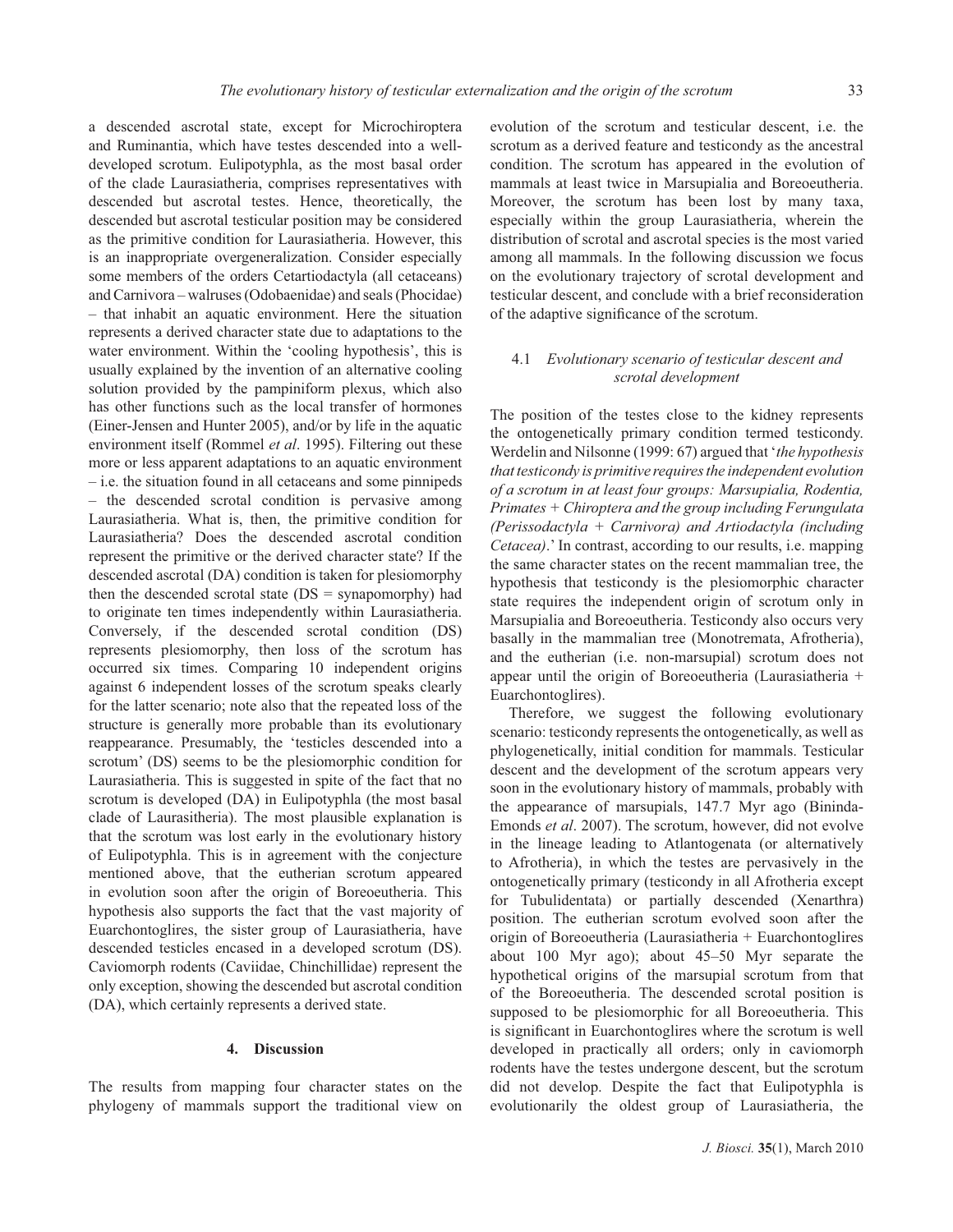scrotum therein is not developed and was probably lost early after the origin of Eulipotyphla. During the evolutionary history of Laurasiatheria, the scrotum disappears six times in some terminal taxa: (1) Eulipotyphla (shrews, moles and hedgehogs); (2) Rhinocerotidae (rhinoceros) + Tapiridae (tapirs); (3) Cetacea (whales) + Hippopotamidae (hippopotamus); (4) Pholidota (pangolins); (5) Phocidae (seals); (6) Odobaenidae (walruses). There might be also a particular developmental reason why the diversity of testicular position in Laurasiatheria is more likely due to repeated scrotal loss rather than repeated *de novo* evolution. The inhibition of specific gene expression in the male foetuses of scrotal species, as occurs in some mutant strains of mice, could easily account for the reversal to a descended ascrotal situation, and seems to be mechanistically a much easier process than the repeated *de novo* development of a scrotum. Generally, evolution has proceeded from testicondy through the descended but ascrotal to the descended scrotal condition. There are, however, two exceptions to this simplified view: (1) the scrotum of marsupials appeared very early in mammalian evolution, (2) the scrotum has been reduced in many terminal taxa within Boreoeutheria.

## 4.2 Adaptive significance of the scrotum and testicular *descent*

There are several hypotheses that have been advanced to explain the selective pressures that have led to a scrotal testis. The difficulty is always to avoid the tautology of suggesting that the differences we see in the modern mammalian scrotum might have been causally linked to its evolution. We also need to understand the physiological starting position of early mammals, which had only recently acquired the major innovations of viviparity, lactation and a constant higher core body temperature. Viviparity in particular demanded mechanisms for ensuring that sperm reaching the site of fertilization in the oviduct synchronized functionally, spatially and temporally with the presence of a fertilizable egg. This required adaptations to female endocrinology, to the male gamete and to reproductive behaviour. In particular, it led to a need for sperm storage in the male, as well as to a process of sperm maturation which could hold the maturing sperm indefinitely in an almost finished state, but which completed the maturation process only when in the female tract close to a fertilizable oocyte (i.e. capacitation and hyperactivation). This has led to the evolution of the modern epididymis as a sperm maturation and storage organ.

The evolution of viviparity also led to a reduction in the number of female gametes produced, increasing thereby their individual value, and hence a stronger conservative selection pressure on their physiology. This shifted the emphasis to the male gamete as the generator of genetic variation and thus the engine of evolution. In modern mammals, genetic variation is introduced into the male gamete by meiosis and recombination, but also by allowing acceptable levels of retroviral activity, as well as naturally occurring mutations caused by irradiation and free radical-induced DNA damage, with the worst products being eliminated by *in vivo* selective mechanisms. While a scrotal testis might encourage more irradiation-induced mutations, a cooler scrotal temperature might prevent these from becoming excessive (Short 1997). Particularly during epididymal storage of sperm, a cooler temperature might be very beneficial in reducing further DNA damage, once the testicular generation of genetic variation is complete.

Along with this, the invention of a scrotum might accelerate the genetic and phenotypic changes in particular mammalian lineages and thus be in part responsible for their fast speciation (cf. species selection – competition between evolutionary lines for higher speciation rate). This implies that scrotal groups should show higher taxic diversity than ascrotal ones. If we compare the diversification rates from Early Eocene onward, when rapid net diversification (evolutionary explosions) of major lineages began, we see that all testicond goups – Monotremata, Afrotheria and Xenarthra – show markedly lower levels of net diversification than Boreoeutheria and marsupials (Bininda-Emonds *et al.* 2007). This indicates that the evolutionary origin of the scrotum possibly played an important role in mammalian radiation and that the evolutionary persistence of a scrotum may have been favoured by species selection.

Considering the cooling hypothesis, there seem to be particular mechanistic reasons why a higher temperature is inconvenient for sperm production. Higher temperatures increase aromatase function causing the conversion of testosterone into oestrogen; testosterone is required for efficient sperm maturation (Bilinska *et al.* 2003). The evolutionary appearance of the scrotum could solve this problem by maintaining a lower temperature and thus also the correct ratios of both hormones (Gilbert and Eppel 2009: 52).

Recently, another convincing argument has been put forward (Gallup *et al.* 2009); that by storing sperm at a temperature significantly below the female core body temperature, there is an automatic temperature trigger of ca +5°C upon direct ejaculation into the female tract. Together with the changed electrolyte and endocrine environment, this might provide a definitive trigger for those events essential for converting mature but stored sperm into activated sperm able to fertilize an egg in the female tract. This hypothesis has the added attraction of also accounting for the small but significant elevation seen in female core body temperature at the beginning of the fertile period in some species (e.g. humans).

While reduced temperature can account for the progressive evolution firstly of descended and subcutaneous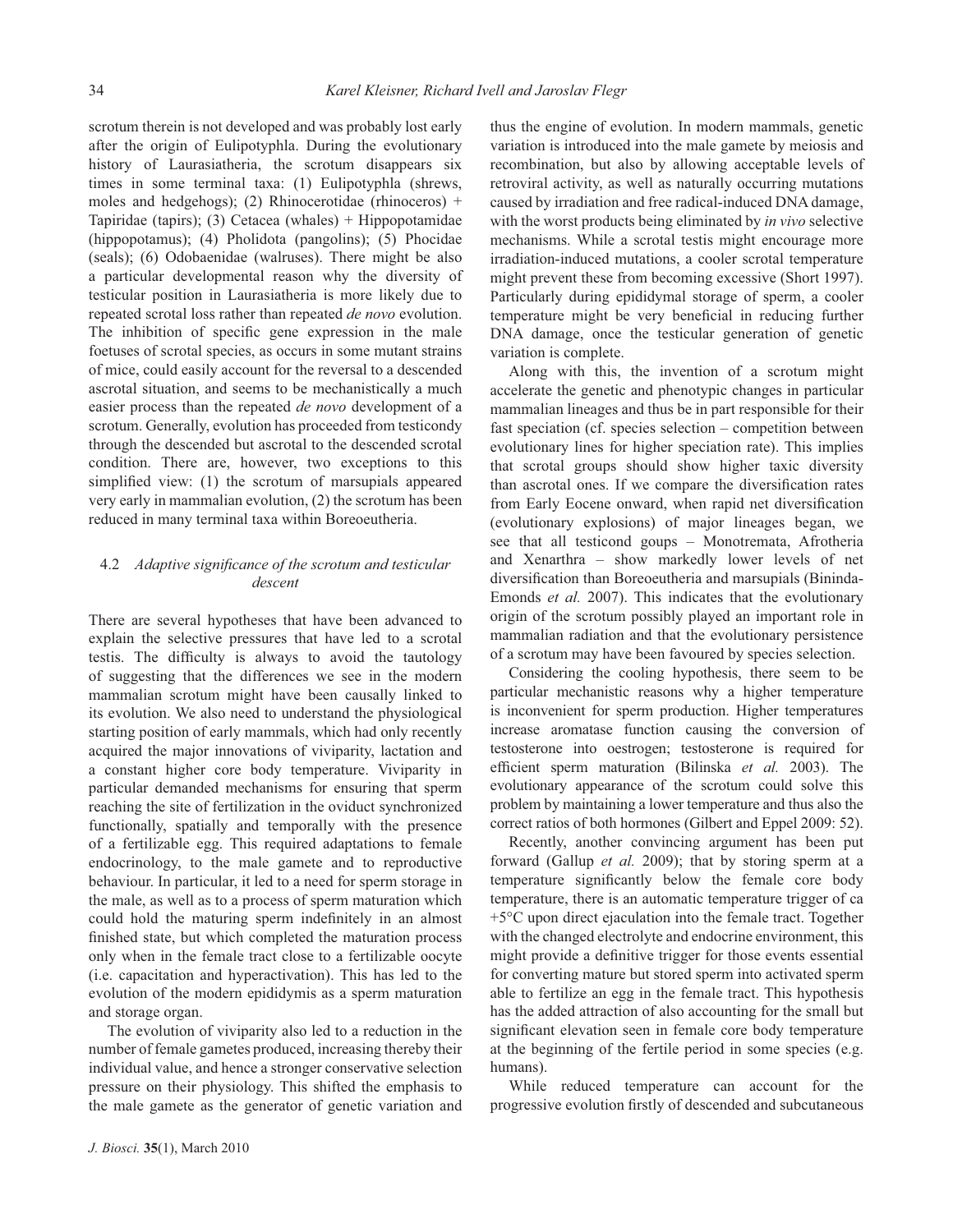testes and then a scrotal testis independently in marsupials and eutherian mammals, it also explains why the loss of the scrotum in certain aquatic species is always accompanied by a modified blood circulation which maintains a lower testicular and epididymal temperature, for example, in cetaceans.

Nevertheless, our results also provide support for what can be referred to as the 'galloping hypothesis' (Frey 1991; Chance 1996), which is absent in an otherwise thorough discussion by Werdelin and Nilsonne (1999). Testicular descent is a risky and developmentally demanding process that potentially endangers the genetic contribution to future generations; even when not taking into consideration the reduced protection of the extra-abdominal testes encased in a vulnerable scrotum. Frey (1991) suggested that the disadvantages of testicular descent and development of the scrotum would be outweighed by a strong selective advantage, which is a faster mode of locomotion, namely, the gallop. Frey argued: 'the strong flexions and extensions *of the vertebral column during gallop should cause intense*  fluctuations of intra-abdominal pressure. Fluctuations of intra-abdominal pressure severely impede continuous flow *of blood in the abdominal veins. Periodically reduced venous drainage resulting in fluctuations of intra-testicular pressure would impair the process of spermiohistogenesis, which is dependent on an absolutely constant pressure within the testis*' (Frey 1991). This problem was solved by displacement of the testes out of the abdominal cavity. A similar explanation of testicular externalization comes from Chance (1996), who argued that the male reproductive tract has no sphincter and its content may be thus expelled by the concussive peritoneal pressure that is produced during galloping, jumping or similar modes of locomotion. The descent of the testes and the origin of a scrotum could thus represent an adaptation that reduces this fluctuation of peritoneal pressure and prevents the loss of seminal fluid. The successive increase of intra-abdominal and intra-gastric pressure during walking, trotting and galloping has been experimentally recorded in horses (Lorenzo-Figueras and Merritt 2002).

The distribution of the scrotal taxa on the phylogenetic tree corresponds to the distribution of mammals with a variety of physiologically demanding modes of terrestrial locomotion (galloping, jumping and leaping). Every such mammal occurs within Marsupialia or Boreoeutheria. Moreover, mammals with testicondy, grouped in Afrotheria and Monotremata, do not gallop. If we focus on Laurasiatheria in more detail (figure 2), we see that all groups that lack a scrotum (character state DA) either do not gallop or inhabit an aquatic environment (shrews, moles, hedgehogs, cetacean, hippos, pangolins, seals and walruses), except for rhinos and tapirs which can gallop, but this can be explained by the presence of subcutaneous testes in both of these groups; testes which lie in a scrotal-like sac external to the abdominal wall (Ottow 1955). Importantly, subterranean mammals underwent a convergent loss of scrotum (Burda 2003; Nevo 1999). In the groups of Boreoeutheria that do not gallop, the scrotum loses some of its adaptive importance, hence the loss of the scrotum was preferred by selection pressure to keep the testes better protected from the external environment. There are, however, some groups that do not gallop and still retain a scrotum, e.g. primates, some marsupials, microbats, etc. In such cases, the scrotum may be preserved due to a secondary role of this organ such as signalling function (Portmann 1952; Kleisner 2008); this can be true for many primates (e.g. Cercopithecidae) and marsupials (e.g. *Marmosa*, *Caluromys*), in which the scrotum is brightly coloured and visible. In a separate instance, the intra-abdominal pressure of Microchiroptera could fluctuate widely either during active flight or, alternatively, due to strong sagittal flexions of the vertebral column during feeding or landing (Frey 1991). The same problem in birds could have been solved by the functional co-option of the posterior pulmonary extensions of bird respiratory systems (abdominal and caudal thoracic air sacs), which may possibly compensate for the intra-abdominal pressures (and also serve as a cooling device). Alternatively, in some groups of mammals, the presence of a scrotum does not represent any significant disadvantage as it is protected from damage by a particular lifestyle, and thus selective pressure preferring its loss may be weak.

Probably a combination of all three selective pressures suggested by the cooling, the galloping and behavioural signalling hypotheses satisfactorily explains the diversity in testicular position and development of the scrotum in mammals.

#### **5. Conclusions**

Testis is a Latin word that signifies 'witness' or 'spectator' as mentioned by Setchell in the introduction to his book *Mammalian testis* (Setchell 1978). Short (1997) referred to the testis as the witness of the mating system. For us, the externalization of the testes is a witness of common descent with various degrees of modification, which allows not only dichotomies but also similarities to arise during the evolutionary process. We conclude that: (1) testicondy represents the plesiomorphic character state for Mammalia, because of the lack of testicular descent in all Monotremata and almost all Afrotheria; (2) the scrotum evolved twice during the evolutionary history of mammals within Marsupialia and Boreoeutheria; (3) the distribution of mammals with a fast mode of locomotion (gallop) is aligned with the distribution of the scrotal life forms on the phylogenetic tree of mammals; at the same time, repeated loss of the scrotum in many taxa within Laurasiatheria occurs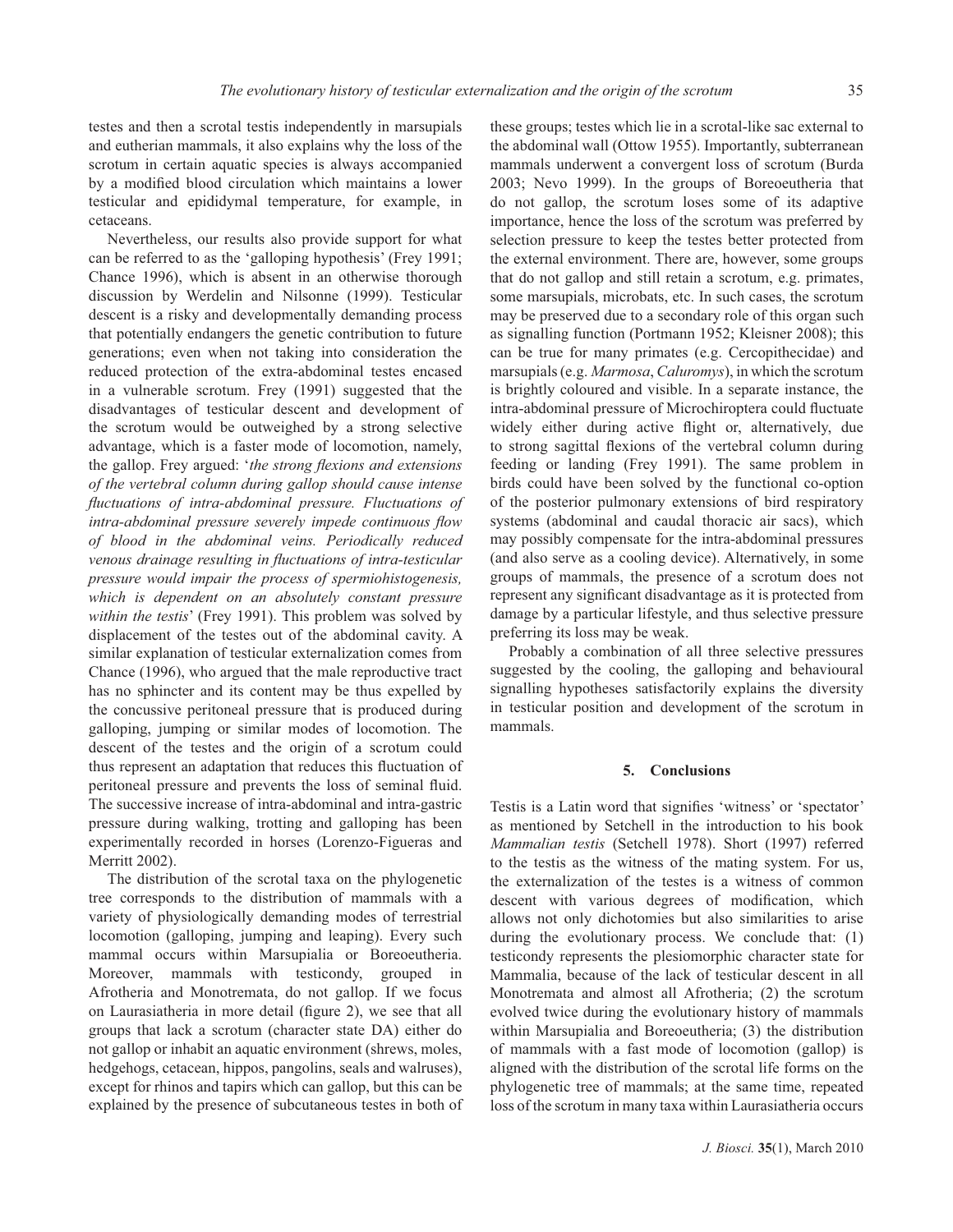in groups that do not gallop. In particular, we see a loss of the scrotum accompanying other corporeal streamlining in many aquatic taxa, albeit with the development of intra-abdominal gonadal cooling systems. These findings support multiple selection pressures leading to the evolution of a scrotal testis, including a need for controlled cooling below core body temperature, the protection against fluctuation of intraabdominal pressure due to galloping, and the opportunity to develop exaggerated, honest, intraspecific signals.

#### **Acknowledgements**

We thank Ivan Horáček for his valuable comments on the evolution of scrotality. This work has been supported by the Research Programs MSM 0021620845 and 0021620828.

#### **References**

- Asher R J and Lehmann T 2008 Dental eruption in afrotherian mammals; *BMC Biol.* **6** 14
- Bedford J M 2004 Enigmas of mammalian gamete form and function; *Biol. Rev. Camb. Philos. Soc*. **79** 429–460
- Bedford J M 1978 Anatomical evidence for the epididymis as the prime mover in the evolution of the scrotum; *Am. J. Anat*. **152** 483–507
- Bilinska B, Kotula B M, Gancarczyk M, Sadowska J, Tabarowski Z, and Wojtusiak A 2003 Androgen aromatization in cryptorchid mouse testis; *Acta Histochem*. **105** 57–65
- Bininda-Emonds O R P, Cardillo M, Jones K E, MacPhee R D E, Beck R M D, Grenyer R, Price S A, and Vos R A *et al*. 2007 The delayed rise of present-day mammals; *Nature (London)* **446** 507–512
- Burda H 2003 Adaptations for subterranean life; in *Grzimek´s Animal life encyclopaedia*, *Vol 12* (*Mammals I*.) (New York: Gale Inc.) pp 69–78
- Carrick F, and Setchell B 1977 The evolution of the scrotum; in *Reproduction and evolution* (eds) J Calaby and T Tyndale-Biscoe (Canberra: Australian Academy of Science: Canberra) pp 165–170
- Chance M 1996 Reason for the externalization of the testis of mammals; *J. Zool. London* **239** 691–695
- Coveney D, Shaw G, Hutson J M and Renfree M B 2002 The development of the gubernaculum and inguinal closure in the marsupial *Macropus eugenii*; *J. Anat.* **201** 239–256
- Einer-Jensen N and Hunter R 2005 Counter-current transfer in reproductive biology; *Reproduction* **129** 9–18
- Freeman S 1990 The evolution of the scrotum: a new hypothesis; *J. Theor. Biol*. **145** 429–445
- Frey R 1991 Zur Ursache des Hodenabstiegs (Descensus testiculorum) bei Säugetieren; *Z. Zool. Sys. Evolut-Forsch*. **29** 40–65
- Gallup G G Jr, Finn M M and Sammis B 2009 On the origin of descended scrotal testicles: the activation hypothesis; *Evol. Psychol*. **7** 517–526
- Gilbert S F and Epel D 2009 *Ecological developmental biology. Integrating epigenetics, medicine and evolution* (Sunderland: Sinauer Associates)
- Griffiths A L, Renfree M B, Shaw G, Watts L M and Hutson J M 1993 The tammar wallaby (*Macropus eugenii*) and the Sprague–Dawley rat: comparative anatomy and physiology of inguinoscrotal testicular descent; *J. Anat.* **183** 441–450
- Huson D, Richter D, Rausch C, Dezulian T, Franz M and Rupp R 2007 Dendroscope: an interactive viewer for large phylogenetic trees; *BMC Bioinformatics* **8** 460
- Hutson J M, Shaw G, O W S, Short R V and Renfree M B 1988 Müllerian inhibiting substance production and testicular migration and descent in the pouch young of a marsupial; *Development* **104** 549–556
- Ivell R 2007 Lifestyle impact and the biology of the human scrotum; *Reprod. Biol. Endocrinol.* **5** 15
- Ivell R and Bathgate R A D 2006 Hypothesis: neohormone systems as exciting targets for drug development; *Trends Endocrinol. Metab*. **17** 123
- Ivell R and Hartung S 2003 The molecular basis of cryptorchidism; *Mol. Hum. Reprod*. **9** 175–181
- Kleisner K 2008 The semantic morphology of Adolf Portmann: a starting point for the biosemiotics of organic form?; *Biosemiotics* **1** 207–219
- Koskimies P, Suvanto M, Nokkala E, Huhtaniemi I T, McLuskey A, Themmen A P, and Poutanen M 2003 Female mice carrying a ubiquitin promoter-Insl3 transgene have descended ovaries and inguinal hernias but normal fertility; *Mol. Cell. Endocrinol*. **206** 159–166
- Lorenzo-Figueras M and Merritt A M 2002 Effects of exercise on gastric volume and pH in the proximal portion of the stomach of horses; *Am. J. Vet. Res*. **63** 1481–1487
- Mickoleit G 2004 *Phylogenetische Systematik der Wirbeltiere* (München: Verlag Dr. Friedrich Pfeil)
- Moore K L 1926 The biology of the mammalian testis and scrotum; *Q. Rev. Biol*. **1** 4–50
- Nation T R, Balic A, Southwell B R, Newgreen D F, and Hutson J M 2009 The hormonal control of testicular descent; *Pediatr. Endocrinol. Rev.* **7** 22–31
- Nevo E 1999 *Mosaic evolution of subterranean mammals. Regression, progression and global convergence* (Oxford: Oxford University Press)
- Nightingale S S, Western P, and Hutson J M. 2008 The migrating gubernaculum grows like a limb bud; *J*. *Pediatr. Surg*. **43** 387–390
- Nikolaev S, Montoya-Burgos J I, Margulies E H, NISC Comparative Sequencing Program, Rougemont J, Nyffeler B and Antonarakis S E 2007 Early history of mammals is elucidated with the ENCODE multiple species sequencing data; *PLoS Genet*. **3** e2
- Ottow B 1955 *Biologische Anatomie der Genitalorgane und der Fortpfl anzung der Säugertiere* (Jena: Fischer)
- Pera I, Ivell R and Kirchhoff C 1996 Body temperature (37°C) specifically down-regulates the mRNA for the major sperm surface antigen CD52 in epididymal cell culture; *Endocrinology* **137** 4451–4459
- Portmann A 1952 *Animal forms and patterns* (London: Faber and Faber)